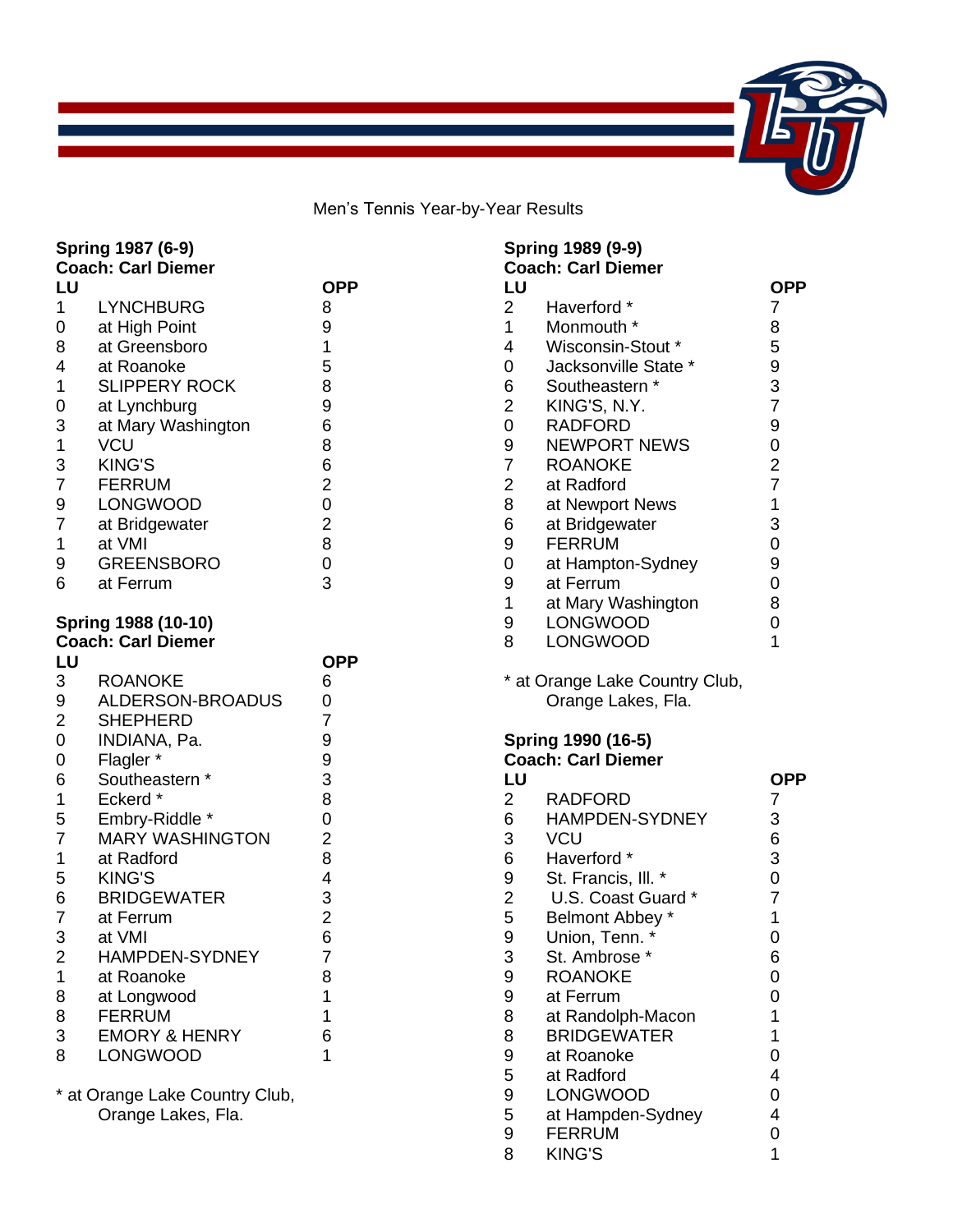| 6<br>4                                                                                                                          | <b>MARY WASHINGTON</b><br><b>UNC GREENSBORO</b>                                                                                                                                                                                                                                                                                                                                          | 3<br>5                                                                                                                                                                        |
|---------------------------------------------------------------------------------------------------------------------------------|------------------------------------------------------------------------------------------------------------------------------------------------------------------------------------------------------------------------------------------------------------------------------------------------------------------------------------------------------------------------------------------|-------------------------------------------------------------------------------------------------------------------------------------------------------------------------------|
|                                                                                                                                 | * at Orange Lake Country Club,<br>Orange Lakes, Fla.                                                                                                                                                                                                                                                                                                                                     |                                                                                                                                                                               |
| <b>LU OPP</b><br>7<br>3<br>23302<br>6<br>8<br>7<br>5<br>$\mathbf 1$<br>$\overline{7}$<br>1<br>5                                 | Spring 1991 (7-8)<br><b>Coach: Carl Diemer</b><br>at Averett<br><b>UNC GREENSBORO</b><br><b>RADFORD</b><br>Haverford *<br>Evansville *<br>Indiana State *<br>U.S. Coast Guard *<br>Wayne State *<br>Southeastern *<br>at Roanoke<br>KING'S, N.Y.<br>at VCU<br><b>ROANOKE</b><br>at Radford<br>at Mary Washington                                                                         | 2<br>6<br>$\overline{7}$<br>6<br>6<br>9<br>$\overline{7}$<br>3<br>$\mathbf 1$<br>$\overline{\mathbf{c}}$<br>$\overline{\mathbf{4}}$<br>8<br>$\overline{\mathbf{c}}$<br>8<br>4 |
|                                                                                                                                 | * at Orange Lake Country Club,<br>Orange Lakes, Fla.                                                                                                                                                                                                                                                                                                                                     |                                                                                                                                                                               |
| LU<br>4<br>$\overline{c}$<br>0<br>4<br>9<br>1<br>$\mathbf 1$<br>5<br>8<br>6<br>5<br>0<br>0<br>9<br>$\overline{\mathbf{c}}$<br>0 | Spring 1992 (6-10)<br><b>Coach: Carl Diemer</b><br><b>CHARLESTON SO.</b><br>Haverford *<br>Northwood Institute *<br>St. Ambrose *<br>Southeastern<br>St. John's *<br>at James Madison<br>at Roanoke<br><b>ROANOKE</b><br>at Ferrum<br><b>MARY WASHINGTON</b><br><b>UNC GREENSBORO</b><br>at Radford<br><b>FERRUM</b><br>at Winthrop<br>at Old Dominion<br>* at Orange Lake Country Club, | <b>OPP</b><br>5<br>$\overline{7}$<br>9<br>5<br>0<br>8<br>4<br>4<br>1<br>3<br>4<br>9<br>9<br>0<br>$\overline{7}$<br>6                                                          |

Orange Lakes, Fla.

### **Spring 1993 (9-6, 1-4 Big South) Coach: Carl Diemer**

| LU |             | <b>OPP</b> |
|----|-------------|------------|
| ∩  | at Campbell | 9          |
|    | at Averett  |            |

| 7 | KING'S, N.Y.           | 0              |
|---|------------------------|----------------|
| 0 | Coastal Carolina *     | 7              |
| 1 | Hartford *             | 6              |
| 5 | Embry-Riddle *         | 4              |
| 5 | Wisconsin-Whitewater * | 0              |
| 4 | at Gardner-Webb        | 3              |
| 5 | <b>RADFORD</b>         | $\overline{2}$ |
| 0 | at Old Dominion        | $\overline{7}$ |
| 4 | <b>CHARLESTON SO.</b>  | 3              |
| 3 | <b>TOWSON STATE</b>    | 4              |
| 6 | <b>ROANOKE</b>         | 1              |
| 0 | William & Mary         | $\overline{7}$ |
| 5 | at Mary Washington     |                |

\* at Orange Lake Country Club, Orange Lakes, Fla.

### **Spring 1994 (10-14, 1-8 Big South) Coach: Carl Diemer**

| LU             |                              | OPP            |
|----------------|------------------------------|----------------|
| 8              | NORTH CAROLINA A&T           | 1              |
| 0              | <b>WINTHROP</b>              | 7              |
| 4              | <b>CAMPBELL</b>              | 3              |
| 0              | at Coastal Carolina          | $\overline{7}$ |
| $\overline{2}$ | at Charleston So.            | 5              |
| 6              | Wisconsin-Whitewater *       | 1              |
| $\overline{0}$ | Butler <sup>*</sup>          | 7              |
| 8              | Springfi eld *               | 1              |
| 3              | Livingstone *                | 5              |
| 4              | Monmouth *                   | 3              |
| 6              | <b>Central Connecticut *</b> | 0              |
| 9              | at North Carolina A&T        | 0              |
| 1              | <b>OLD DOMINION</b>          | 6              |
| 3              | <b>UNC ASHEVILLE</b>         | 4              |
| 3              | at Gardner-Webb              | 4              |
| 3              | at UMBC                      | 4              |
| $\overline{7}$ | at Coppin State              | 0              |
| 3              | at Towson State              | 4              |
| $\overline{0}$ | <b>RADFORD</b>               | $\overline{7}$ |
| $\overline{2}$ | THE CITADEL                  | 5              |
| 6              | <b>MARY WASHINGTON</b>       | $\mathbf 1$    |
| 6              | at Roanoke                   | 1              |
| $\overline{2}$ | <b>UNC GREENSBORO</b>        | 5              |
| 0              | at James Madison             | 5              |
|                |                              |                |

\* at Orange Lake Country Club, Orange Lakes, Fla.

## **Spring 1995 (7-16, 1-7 Big South) Coach: Carl Diemer**

| LU            |                   | OPP |
|---------------|-------------------|-----|
| $\mathcal{P}$ | at Radford        | 5   |
| 0             | at Winthrop       |     |
|               | <b>ROANOKE</b>    | O   |
| 0             | at UNC Greensboro |     |
| З             | at UNC Asheville  |     |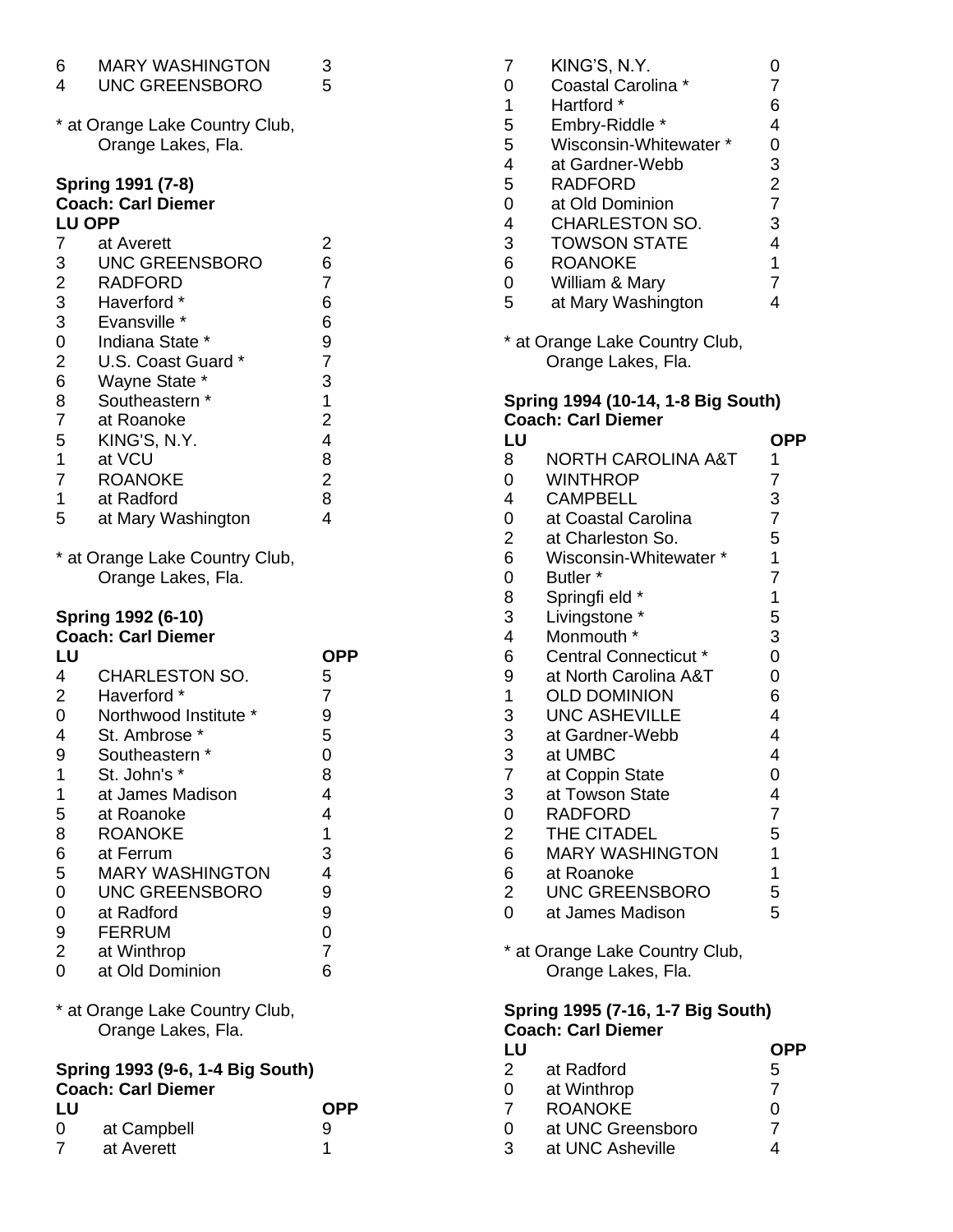| 0              | at The Citadel          |                |
|----------------|-------------------------|----------------|
| $\overline{7}$ | St. Johns *             | 2              |
| 0              | Butler <sup>*</sup>     | $\overline{7}$ |
| 6              | Valparaiso *            | 1              |
| $\overline{2}$ | Livingstone *           | 5              |
| 3              | at Campbell             | 4              |
| 5              | at North Carolina A&T   | $\overline{2}$ |
| $\overline{0}$ | <b>CHARLESTON SO.</b>   | $\overline{7}$ |
| 3              | <b>TOWSON STATE</b>     | 4              |
| $\overline{7}$ | <b>UMBC</b>             | 0              |
| 0              | at Old Dominion         | $\overline{7}$ |
| $\overline{0}$ | COASTAL CAROLINA        | $\overline{7}$ |
| 5              | at Mary Washington      | 2              |
| 1              | <b>EAST CAROLINA</b>    | 6              |
| 6              | UMBC                    | 1              |
| 0              | <b>UNC Greensboro</b>   | 4              |
| 3              | <b>Coastal Carolina</b> | 4              |
| 3              | <b>UNC Asheville</b>    | 4              |

\* at Orange Lake Country Club, Orange Lakes, Fla.

### **Spring 1996 (9-9, 1-5 Big South) Coach: Carl Diemer**

| LU |                        | OPP            |
|----|------------------------|----------------|
| 5  | at North Carolina A&T  | 2              |
| 1  | at Coastal Carolina    | 6              |
| 0  | at Charleston So.      | 7              |
| 4  | Haverford *            | 3              |
| 5  | Aquinas, Mich. *       | 1              |
| 4  | at Miami-Dade *        | 3              |
| 5  | UMBC <sup>*</sup>      | $\overline{2}$ |
| 4  | Central Connecticut *  | 3              |
| 0  | RADFORD                | $\overline{7}$ |
| 1  | at East Carolina       | 6              |
| 1  | CITADEL                | 6              |
| 6  | at Roanoke             | 1              |
| 1  | WNTHROP                | 6              |
| 0  | <b>UNC GREENSBORO</b>  | $\overline{7}$ |
| 4  | <b>MARY WASHINGTON</b> | 3              |
| 3  | <b>UNC Greensboro</b>  | 4              |
| 6  | <b>UNC Asheville</b>   | 1              |
| 2  | Winthrop               | 5              |
|    |                        |                |

\* at Orange Lake Country Club, Orange Lakes, Fla.

### **Spring 1997 (10-8, 2-4 Big South) Coach: Carl Diemer**

| LU |                          |               |
|----|--------------------------|---------------|
| 5  | at Averett               | 2             |
| 0  | at Winthrop              |               |
| 6  | at UNC Asheville         |               |
| 5  | at Mars Hill             | $\mathcal{P}$ |
|    | at UNC Greensboro        | ი             |
| 9  | Onondaga CC <sup>*</sup> |               |

| 0              | at Stetson              | 5              |
|----------------|-------------------------|----------------|
| 6              | Springfi eld *          | 0              |
| 1              | at The Citadel          | 6              |
| 0              | at South Carolina State | 4              |
| $\overline{0}$ | <b>CHARLESTON SO.</b>   | $\overline{7}$ |
| 5              | at Mary Washington      | 2              |
| $\overline{2}$ | <b>COASTAL CAROLINA</b> | 5              |
| 6              | at VMI                  | 1              |
| 6              | North Carolina A&T      | 1              |
| 5              | at North Carolina A&T   | 2              |
| 6              | at UMBC                 | 1              |
| $\overline{2}$ | <b>UNC Greensboro %</b> | 5              |

\* at Orange Lake Country Club, Orange Lakes, Fla. % Big South Championship

## **Spring 1998 (1-14, 0-6 Big South) Coach: Scott Phillips**

| LU             |                      | OPP            |
|----------------|----------------------|----------------|
| 1              | <b>AVERETT</b>       | 6              |
| 2              | RADFORD              | 5              |
| 1              | at Towson            | 6              |
| 1              | at UMBC              | 6              |
| 0              | at Elon              | $\overline{7}$ |
| $\overline{2}$ | <b>UNC ASHEVILLE</b> | 5              |
| 2              | at VMI               | 5              |
| $\overline{0}$ | at Charleston So.    | $\overline{7}$ |
| $\overline{2}$ | Dayton *             | 5              |
| 1              | at Coastal Carolina  | 6              |
| 1              | <b>JAMES MADISON</b> | 6              |
| 5              | NORTH CAROLINA A&T   | 2              |
| $\Omega$       | <b>WINTHROP</b>      | 7              |
| 1              | <b>CITADEL</b>       | 6              |
| 0              | Radford %            | 4              |

\* at Orange Lake Country Club, Orange Lakes, Fla. % Big South Championship

# **Spring 1999 (3-12, 0-5 Big South) Coach: Scott Phillips**

| LU |                                 |   |
|----|---------------------------------|---|
| 4  | at Averett                      | 3 |
| 1  | at Campbell                     | 6 |
| 1  | at Citadel                      | 6 |
| 0  | at Jacksonville                 | 6 |
| 1  | at UNC Asheville                | 6 |
| 1  | at Winthrop                     | 6 |
| 0  | <b>CHARLESTON SO.</b>           | 7 |
| 0  | HIGH POINT                      | 7 |
| 4  | <b>NORTH CAROLINA A&amp;T *</b> | 0 |
| 0  | at James Madison                | 7 |
| 0  | ELON                            | 7 |
| 1  | at Radford                      | 6 |
| 4  | at VMI                          | 3 |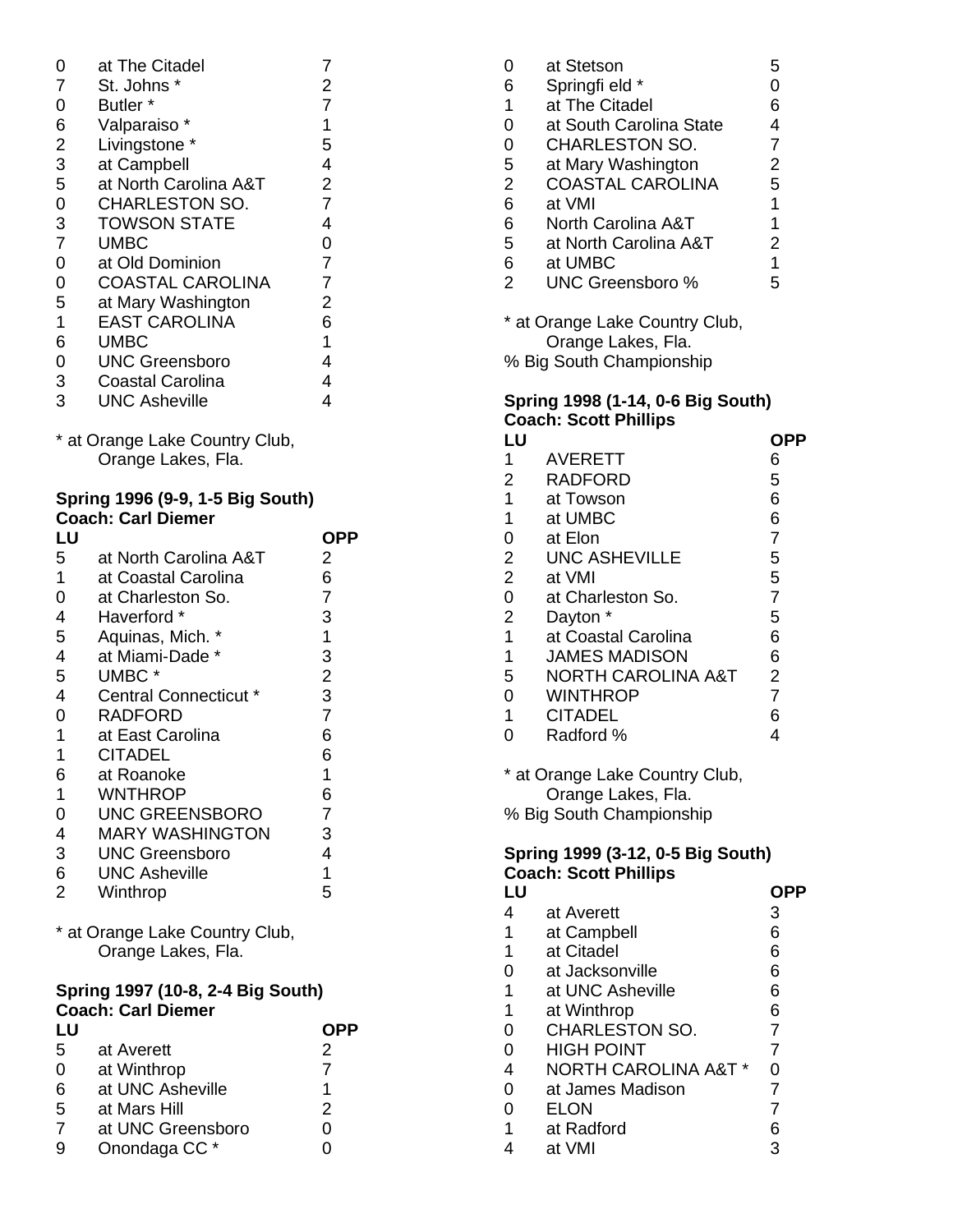| $\boldsymbol{A}$ | <b>COASTAL CAROLINA</b> |  |
|------------------|-------------------------|--|
|                  |                         |  |

Radford % 4

\* - Forfeit

% Big South Championship

# **Spring 2000 (3-12, 0-7 Big South) Coach: Larry Hubbard**

| LU             |                          | OPP            |
|----------------|--------------------------|----------------|
| 1              | at Virginia              | 6              |
| 0              | at Charleston So.        | 7              |
| 0              | at Coastal Carolina      | 7              |
| $\overline{2}$ | at College of Charleston | 5              |
| 3              | <b>UNC ASHEVILLE</b>     | 4              |
| 0              | <b>WINTHROP</b>          | 7              |
| 1              | at High Point            | 6              |
| 7              | at North Carolina A&T    | 0              |
| 4              | THE CITADEL              | 3              |
| 1              | CAMPBELL                 | 6              |
| 0              | at Elon                  | $\overline{7}$ |
| 0              | <b>RADFORD</b>           | $\overline{7}$ |
| 4              | VMI                      | 3              |
| 0              | at James Madison         | 7              |
| 0              | Charleston So. %         | 5              |

% Big South Championship

# **Spring 2001 (10-11, 3-4 Big South) Coach: Larry Hubbard**

| LU             |                               | <b>OPP</b>     |
|----------------|-------------------------------|----------------|
| 4              | vs. George Mason              | 1              |
| 1              | vs. Old Dominion              | 4              |
| 5              | <b>GARDNER-WEBB</b>           | 2              |
| $\overline{7}$ | <b>NORTH CAROLINA A&amp;T</b> | 0              |
| 6              | <b>LONGWOOD</b>               | 1              |
| 3              | <b>JAMES MADISON</b>          | 4              |
| 0              | at Davidson                   | 7              |
| 4              | at Wofford                    | 3              |
| 6              | at UNC Asheville              | 1              |
| $\mathbf 1$    | at Winthrop                   | 6              |
| 3              | <b>HIGH POINT</b>             | 4              |
| $\overline{7}$ | <b>ROBERT MORRIS</b>          | 0              |
| 3              | at Richmond                   | 4              |
| 5              | <b>ELON</b>                   | $\overline{2}$ |
| $\overline{2}$ | at Radford                    | 5              |
| $\mathbf 1$    | <b>CHARLESTON SO.</b>         | 6              |
| 4              | <b>COASTAL CAROLINA</b>       | 3              |
| $\overline{2}$ | <b>VIRGINIA</b>               | 5              |
| $\overline{0}$ | at Campbell                   | $\overline{7}$ |
| $\overline{7}$ | at VMI                        | 0              |
| $\overline{2}$ | Radford %                     | 5              |
|                |                               |                |

% Big South Championship

### **Spring 2002 (8-13, 2-5 Big South) Coach: Larry Hubbard**

|                         | <b>OVAVIII.</b> LAITY TIUNNATU |                |
|-------------------------|--------------------------------|----------------|
| LU                      |                                | OPP            |
| $\mathbf{1}$            | at William & Mary              | 6              |
| 3                       | at Davidson                    | 4              |
| $\overline{2}$          | at Old Dominion                | 5              |
| $\overline{7}$          | MT. ST. MARY'S                 | 0              |
| 4                       | <b>APPALACHIAN STATE</b>       | 2              |
| 1                       | at Virginia                    | 5              |
| 3                       | at Coastal Carolina            | 4              |
| $\mathbf 1$             | at Charleston So.              | 6              |
| $\mathbf{1}$            | at UNC Wilmington              | 6              |
| $\overline{\mathbf{c}}$ | <b>WINTHROP</b>                | 5              |
| 5                       | at High Point                  | $\overline{2}$ |
| 3                       | <b>BIRMINGHAM-SO.</b>          | 4              |
| $\overline{2}$          | at Elon                        | 5              |
| 5                       | <b>RADFORD</b>                 | $\overline{2}$ |
| $\overline{2}$          | <b>RICHMOND</b>                | 5              |
| $\overline{7}$          | at Longwood                    | $\mathbf 0$    |
| 4                       | <b>CAMPBELL</b>                | 3              |
| 4                       | at James Madison               | 3              |
| $\overline{7}$          | VMI*                           | $\mathbf 0$    |
| $\overline{2}$          | <b>UNC ASHEVILLE</b>           | 5              |
| 0                       | vs. Charleston So.%            | 5              |
|                         |                                |                |

\* - Forfeit

% - Big South Championship

# **Spring 2003 (11-11, 4-2 Big South) Coach: Larry Hubbard**

| LU                       |                         | OPP            |
|--------------------------|-------------------------|----------------|
| 0                        | at Clemson              | 7              |
| 0                        | at Campbell             | $\overline{7}$ |
| 3                        | at Davidson             | 4              |
| $\mathbf 0$              | at Virginia             | $\overline{7}$ |
| $\overline{\mathbf{c}}$  | at Appalachian State    | 5              |
| 3                        | at West Virginia        | 4              |
| 6                        | NORTH CAROLINA A&T      | 1              |
| $\overline{2}$           | at Richmond             | 5              |
| $\overline{c}$           | at Winthrop             | 5              |
| $\overline{\mathcal{A}}$ | at UNC Asheville        | 1              |
| 6                        | at Birmingham-So.       | 1              |
| $\overline{7}$           | at Gardner-Webb         | 0              |
| 4                        | <b>UNC WILMINGTON</b>   | 3              |
| 5                        | at Radford              | $\overline{2}$ |
| 6                        | <b>LONGWOOD</b>         | $\overline{1}$ |
| $\overline{7}$           | <b>LYNCHBURG</b>        | 0              |
| 6                        | <b>JAMES MADISON</b>    | 1              |
| 3                        | <b>ELON</b>             | 4              |
| 6                        | <b>CHARLESTON SO.</b>   | 1              |
| 5                        | <b>COASTAL CAROLINA</b> | 2              |
| 1                        | <b>HIGH POINT</b>       | 6              |
| 1                        | vs. UNC Asheville %     | 4              |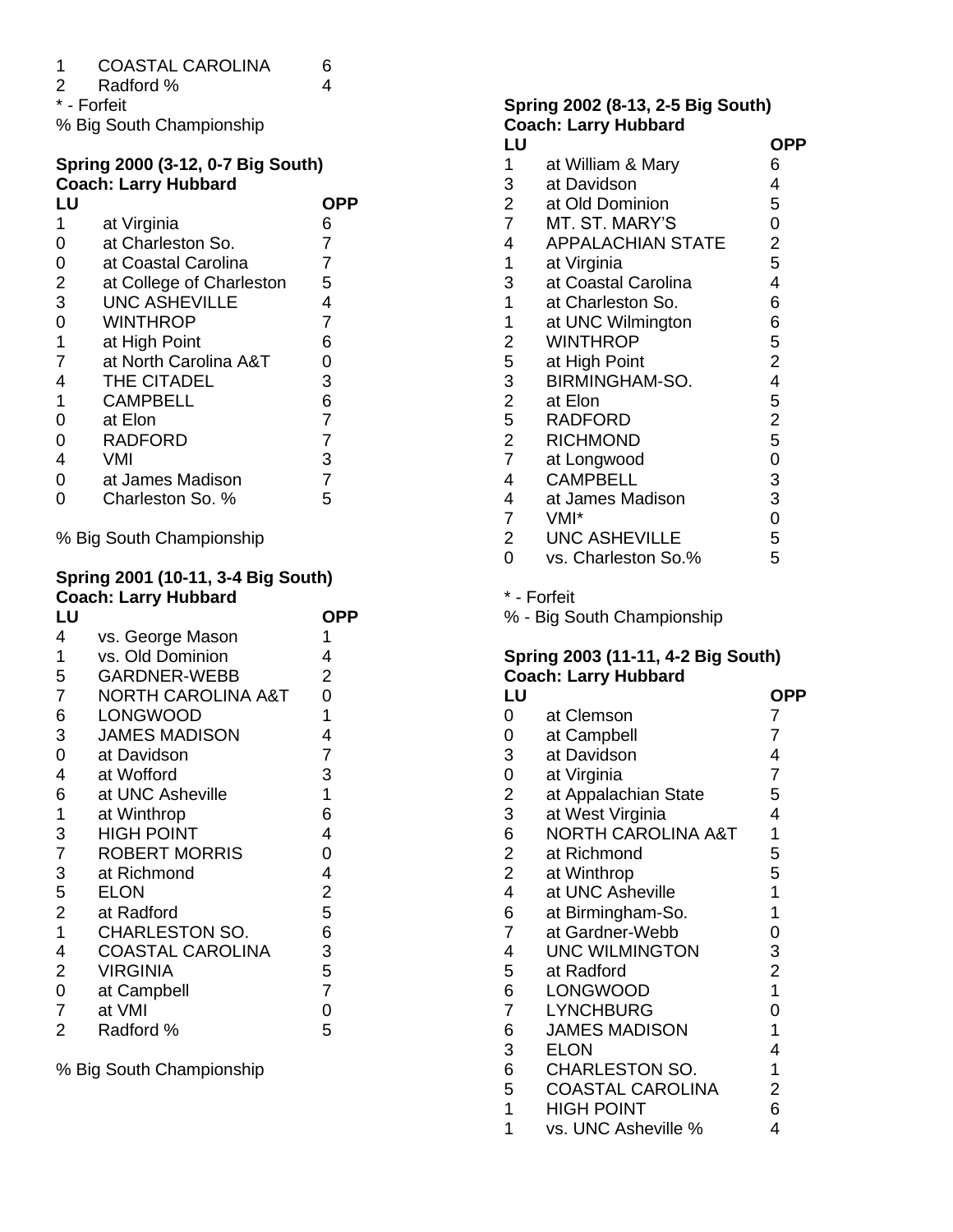# **Spring 2004 (9-12, 1-6 Big South) Coach: Larry Hubbard**

| LU             |                        | OPP            |
|----------------|------------------------|----------------|
| 7              | Lynchburg              | 0              |
| 5              | Anderson               | 0              |
| 0              | at #24 Clemson         | $\overline{7}$ |
| 4              | <b>CAMPBELL</b>        | 3              |
| $\overline{2}$ | APPALACHIAN ST.        | 5              |
| 6              | <b>MARY WASHINGTON</b> | 1              |
| $\overline{2}$ | <b>RICHMOND</b>        | 5              |
| 5              | at Coastal Carolina    | $\overline{2}$ |
| 3              | at Charleston So.      | 4              |
| $\mathbf 1$    | at UNC Wilmington      | 6              |
| $\overline{7}$ | at North Carolina A&T  | 0              |
| 6              | <b>GARDNER-WEBB</b>    | 1              |
| 3              | <b>RADFORD</b>         | 4              |
| $\mathbf 1$    | <b>BIRMINGHAM-SO.</b>  | 6              |
| 1              | <b>UNC ASHEVILLE</b>   | 6              |
| 0              | <b>WINTHROP</b>        | 7              |
| 1              | at High Point          | 6              |
| 6              | at Longwood            | 1              |
| 6              | NORFOLK ST.            | 1              |
| 1              | at Elon                | 6              |
| 1              | vs. High Point %       | 4              |

% Big South Championship

# **Spring 2005 (10-11) Coach: Larry Hubbard**

| OPP            |
|----------------|
| 7              |
| 3              |
| 4              |
| 4              |
| 2              |
| 3              |
| $\overline{7}$ |
| 5              |
| 1              |
| 5              |
| $\overline{2}$ |
| 4              |
| 0              |
| 0              |
| 4              |
| 3              |
| 4              |
| 5              |
| 0              |
| 1              |
| 4              |
|                |

# Larsen Bowker 5-1 Shootout,

### Blacksburg, Va. % Big South Championship

### **Spring 2006 (2-14, 0-7 Big South) Coach: Alejandra Aguilar**

| LU             |                           |                |
|----------------|---------------------------|----------------|
| 0              | <b>APPALACHIAN STATE</b>  | 7              |
| $\overline{0}$ | <b>RICHMOND</b>           | 4              |
| 3              | <b>VIRGINIA INTERMONT</b> | 4              |
| 1              | <b>RADFORD</b>            | 6              |
| $\overline{2}$ | at Coastal Carolina       | 5              |
| $\overline{2}$ | at Charleston Southern    | 4              |
| $\overline{7}$ | at North Carolina A&T     | 0              |
| 3              | <b>UNC ASHEVILLE</b>      | 4              |
| $\overline{0}$ | at UNC Wilmington         | $\overline{7}$ |
| 3              | at James Madison          | 4              |
| 3              | BIRMINGHAM-SO.            | 4              |
| 1              | at High Point             | 6              |
| 6              | <b>HOWARD</b>             | 1              |
| 3              | at Longwood               | 4              |
| 1              | <b>WINTHROP</b>           | 6              |
|                | vs. Radford %             | 4              |

% Big South Championship

# **Spring 2007 (4-17, 0-7 Big South) Coach: Chris Johnson**

| LU             |                           | OPP            |
|----------------|---------------------------|----------------|
| 6              | at George Mason           | 1              |
| $\overline{2}$ | at Norfolk St.            | 5              |
| $\overline{7}$ | <b>LYNCHBURG</b>          | 0              |
| 0              | at Appalachian St.        | $\overline{7}$ |
| 5              | <b>VIRGINIA INTERMONT</b> | 4              |
| 0              | at Campbell               | 7              |
| 1              | <b>LONGWOOD</b>           | 6              |
| 0              | at Gardner-Webb           | $\overline{7}$ |
| 1              | at UNC Asheville          | 6              |
| 1              | at Birmingham-So.         | 6              |
| $\overline{0}$ | at Wofford                | $\overline{7}$ |
| 1              | at Winthrop               | 6              |
| 1              | at Richmond               | 6              |
| 1              | <b>JAMES MADISON</b>      | 6              |
| 1              | <b>COASTAL CAROLINA</b>   | 6              |
| $\overline{2}$ | <b>CHARLESTON SO.</b>     | 5              |
| $\mathbf 1$    | <b>HIGH POINT</b>         | 6              |
| 6              | <b>AVERETT</b>            | 1              |
| 0              | at Radford                | 7              |
| 0              | at Elon                   | 7              |
| 0              | vs. Winthrop %            | 5              |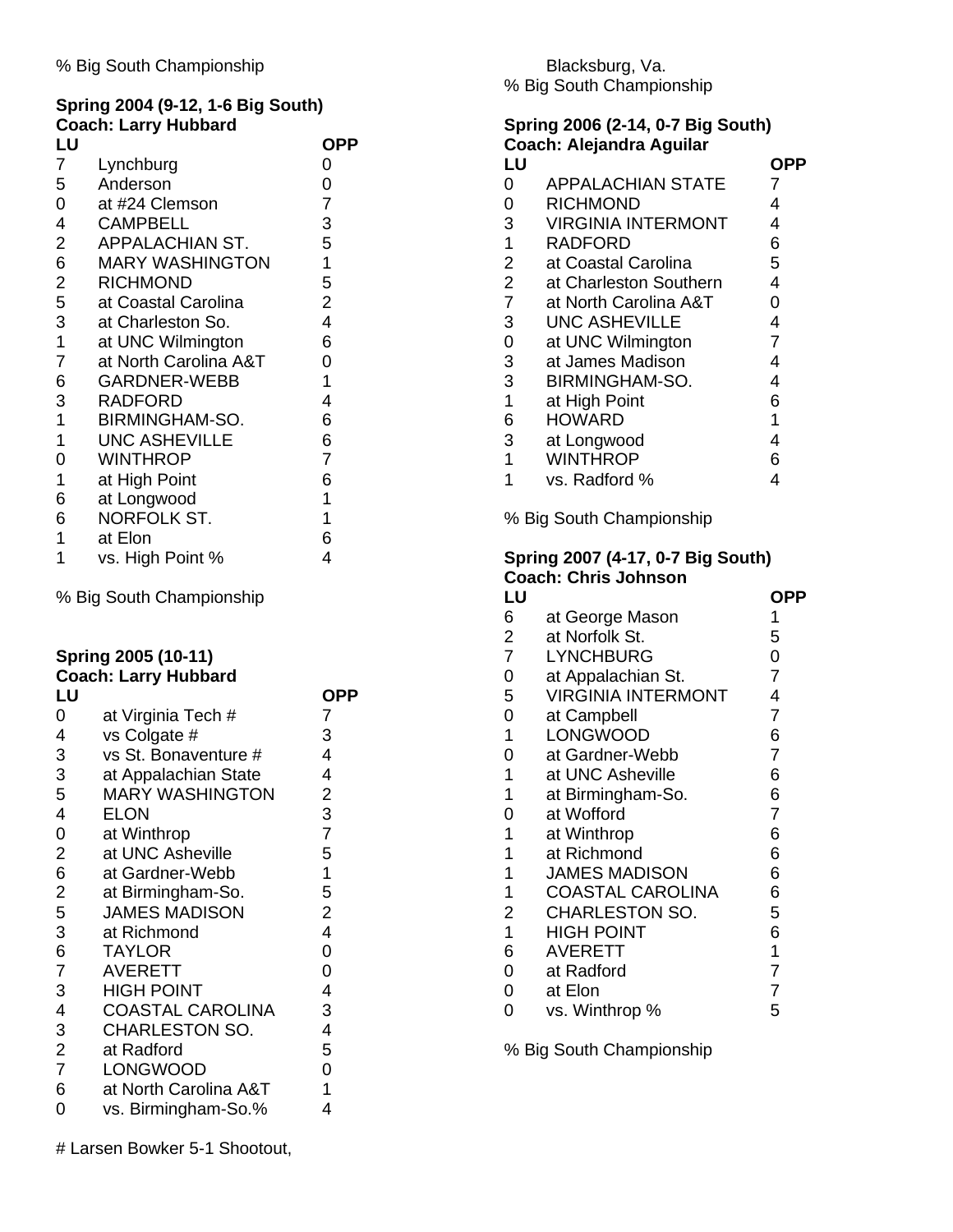# **Spring 2008 (8-10, 2-4 Big South) Coach Chris Johnson**

| LU             |                          | OPP            |
|----------------|--------------------------|----------------|
| 4              | <b>RICHMOND</b>          | 3              |
| $\overline{0}$ | at East Carolina         | $\overline{7}$ |
| $\overline{0}$ | <b>APPALACHIAN ST.</b>   | $\overline{7}$ |
| 1              | at Charleston So.        | 6              |
| 1              | at Coastal Carolina      | 6              |
| 1              | at Longwood              | 6              |
| 3              | at UNC Wilmington        | 4              |
| $\overline{4}$ | vs. Palm Beach Atlantic* | 3              |
| $\overline{7}$ | vs. Hastings *           | 0              |
| 6              | vs. McMurray *           | 1              |
| $\overline{2}$ | at James Madison         | 5              |
| $\overline{7}$ | at Lynchburg             | $\overline{0}$ |
| 1              | #55 Radford              | 6              |
| 8              | Averett                  | 1              |
| $\overline{0}$ | at High Point            | $\overline{7}$ |
| 5              | <b>UNC Asheville</b>     | 2              |
| $\overline{4}$ | <b>WINTHROP</b>          | 3              |
| 0              | at Coastal Carolina %    | 4              |
|                |                          |                |

\* at Port St. Lucie, Fla.

% Big South Championship

### **Spring 2009 (13-10, 2-4 Big South) Coach: Chris Johnson LU OPP**

| 0              | at Old Dominion          | 7              |
|----------------|--------------------------|----------------|
| $\overline{7}$ | <b>BLUEFIELD</b>         | 0              |
| 6              | at George Mason          | 1              |
| $\overline{7}$ | <b>LYNCHBURG</b>         | 0              |
| 1              | at Campbell              | 6              |
| 4              | at Mary Washington       | $\overline{2}$ |
| $\overline{0}$ | at Appalachian State     | 7              |
| $\overline{7}$ | at Lenoir-Rhyne          | 0              |
| 4              | at Richmond              | 3              |
| 8              | Averett                  | 1              |
| 0              | Winthrop                 | $\overline{7}$ |
| $\overline{7}$ | Manhattanville ^         | 0              |
| $\overline{7}$ | North Carolina Central ^ | 0              |
| 5              | Rockhurst ^              | $\overline{2}$ |
| 3              | at James Madison         | 4              |
| 4              | at UNC Asheville         | $\overline{2}$ |
| 3              | at Gardner-Webb          | 4              |
| $\overline{2}$ | at Longwood              | 5              |
| $\overline{0}$ | at Radford               | $\overline{7}$ |
| 1              | <b>COASTAL CAROLINA</b>  | 6              |
| 5              | <b>PRESBYTERIAN</b>      | 2              |
| 4              | Gardner-Webb %           | 1              |
| 0              | Radford %                | 4              |

^ at Hilton Head, S.C.

% Big South Championship

## **Spring 2010 (12-10, 4-2 Big South) Coach Chris Johnson**

| LU             |                           | OPP            |
|----------------|---------------------------|----------------|
| 7              | vs. Morgan State          | 0              |
| $\overline{2}$ | at Old Dominion           | 5              |
| $\mathbf{3}$   | <b>APPALACHIAN STATE</b>  | $\overline{4}$ |
| $\mathbf{3}$   | at East Carolina          | $\overline{4}$ |
| $\mathbf{3}$   | vs. Campbell              | 4              |
| 0              | at No. 1 Virginia         | $\overline{7}$ |
| $\overline{7}$ | <b>BLUEFIELD STATE</b>    | 0              |
| 6              | <b>AVERETT</b>            | 1              |
| 1              | at Coastal Carolina       | 6              |
| 5              | vs. Fairfield #           | $\overline{2}$ |
| 6              | vs. Northern Illinois #   | $\overline{1}$ |
| 5              | vs. So. III. Edwardsville | $\overline{2}$ |
| 3              | <b>JAMES MADISON</b>      | $\overline{4}$ |
| $\overline{7}$ | at Presbyterian           | 0              |
| 6              | at Norfolk State          | 1              |
| 4              | <b>UNC ASHEVILLE</b>      | 3              |
| 5              | at Longwood               | $\overline{c}$ |
| 4              | <b>RADFORD</b>            | 3              |
| 2 <sup>1</sup> | at No. 64 William & Mary  | 5              |
| $\overline{0}$ | <b>WINTHROP</b>           | $\overline{7}$ |
| 4              | <b>GARDNER-WEBB</b>       | 3              |
| $\overline{2}$ | vs. Gardner-Webb %        | 4              |

# at Orlando, Fla.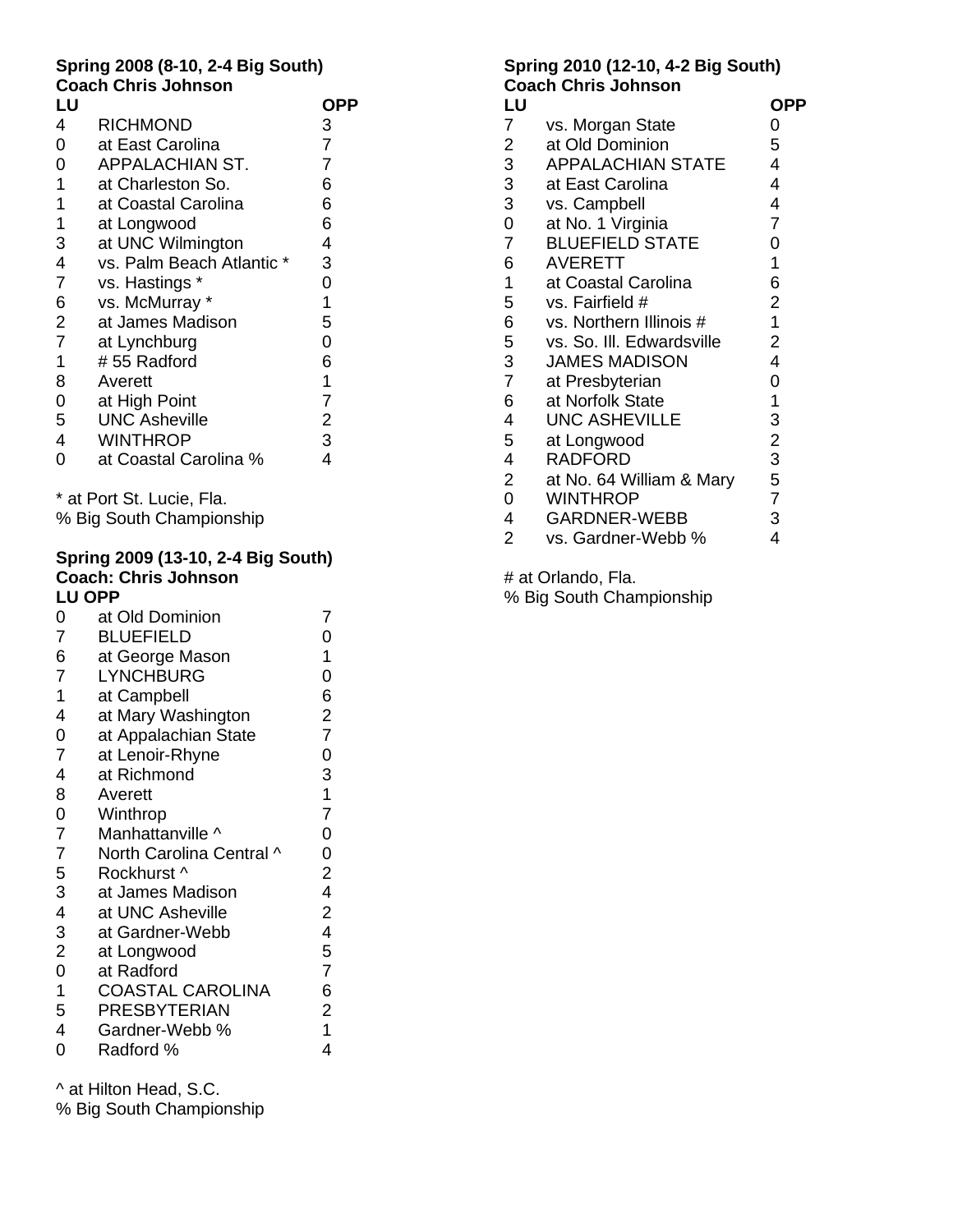# **Spring 2011 (10-12, 1-5 Big South) Coach Chris Johnson**

| LU               |                         | OPP            |
|------------------|-------------------------|----------------|
| 2                | vs. East Carolina ^     | 5              |
| 6                | vs. Bluefield State ^   | 1              |
| $\boldsymbol{0}$ | at Appalachian State    | $\overline{7}$ |
| 0                | at UNC Wilmington       | 7              |
| $\overline{2}$   | at Campbell             | 5              |
| $\mathbf{1}$     | at Old Dominion         | 6              |
| 4                | at Richmond             | 3              |
| 1                | at Winthrop             | 6              |
| 6                | at Charlotte            | 1              |
| $\overline{7}$   | <b>PRESBYTERIAN</b>     | 0              |
| $\overline{7}$   | vs. Colgate #           | 0              |
| 6                | vs. Bucknell #          | 1              |
| $\overline{7}$   | vs. NJIT#               | 0              |
| 3                | at Georgia Southern     | 4              |
| $\overline{2}$   | at Gardner-Webb         | 5              |
| 4                | <b>LONGWOOD</b>         | 3              |
| 0                | at No. 65 Radford       | $\overline{7}$ |
| 3                | <b>COASTAL CAROLINA</b> | 4              |
| 8                | at Averett              | 1              |
| $\overline{2}$   | at UNC Asheville        | 5              |
| 4                | vs. Coastal Carolina %  | 1              |
| 1                | vs. No. 64 Radford %    | 4              |

^ at Greenbrier Resort White Sulpher Springs, W. Va. # at Orlando, Fla. % Big South Championship

#### **Spring 2012 (15-8, 3-4 Big South) Coach Chris Johnson**

|                | ווטט טוו                  |                |
|----------------|---------------------------|----------------|
| LU             |                           | OPP            |
| $\overline{7}$ | vs. Bluefield State ^     | 0              |
| 1              | <b>RICHMOND</b>           | 6              |
| 7              | Averett                   | 0              |
| 3              | at East Carolina          | 4              |
| 5              | vs. Georgia Southern      | 2              |
| 3              | at Coastal Carolina       | 4              |
| $\overline{7}$ | vs. Oral Roberts          | 0              |
| 4              | vs. No. 64 Oklahoma State | 3              |
| 4              | at UMBC                   | 3              |
| 8              | at Coker College          | 1              |
| 5              | vs. NJIT#                 | $\overline{2}$ |
| $\overline{7}$ | vs. Chicago State #       | 0              |
| 5              | <b>GARDNER-WEBB</b>       | 2              |
| 3              | at James Madison          | 4              |
| $\overline{2}$ | at Campbell               | 5              |
| $\overline{7}$ | at Presbyterian College   | 0              |
| 6              | <b>MORGAN STATE</b>       | 1              |
| 5              | <b>NORFOLK STATE</b>      | 2              |
| 3              | <b>WINTHROP</b>           | 4              |
| 5              | at Longwood               | 2              |
|                |                           |                |

| 7              | <b>UNC ASHEVILLE</b>                                                                                      | 0 |
|----------------|-----------------------------------------------------------------------------------------------------------|---|
| $\overline{2}$ | No. 75 RADFORD                                                                                            | 5 |
| 3              | vs. Coastal Carolina %                                                                                    | 4 |
|                | ^ at Greenbrier Resort<br>White Sulpher Springs, W. Va.<br># at Orlando, Fla.<br>% Big South Championship |   |

# **Spring 2013 (11-11, 3-5 Big South) Coach Chris Johnson**

| LU                      |                                             | <b>OPP</b>     |
|-------------------------|---------------------------------------------|----------------|
| $\overline{7}$          | vs. Bluefield State ^                       | 0              |
| $\overline{7}$          | <b>BRIDGEWATER</b>                          | 0              |
| 6                       | vs. Norfolk State #                         | 1              |
| $\overline{c}$          | at William & Mary                           | 4              |
| $\overline{7}$          | <b>MORGAN STATE</b>                         | 0              |
| 6                       | <b>EASTERN KENTUCKY</b>                     | 1              |
| $\overline{7}$          | <b>GUILFORD</b>                             | 0              |
| $\overline{7}$          | LONGWOOD*                                   | 0              |
| $\overline{4}$          | at UNC Asheville *                          | 3              |
| $\overline{7}$          | at BYU Hawaii                               | $\overline{c}$ |
| $\overline{\mathbf{c}}$ | vs. No. 63 Idaho &                          | 5              |
| 3                       | at Hawaii                                   | 4              |
| $\mathbf 1$             | <b>CHARLOTTE</b>                            | 6              |
| 3                       | at Winthrop *                               | 4              |
| $\mathbf 1$             | at Gardner-Webb <sup>*</sup>                | 6              |
| 4                       | PRESBYTERIAN *                              | 3              |
| 3                       | <b>CAMPBELL *</b>                           | 4              |
| $\overline{\mathbf{c}}$ | at Radford *                                | 5              |
| $\overline{c}$          | <b>COASTAL CAROLINA *</b>                   | 5              |
| $\overline{c}$          | <b>JAMES MADISON</b>                        | 5              |
| $\overline{\mathbf{4}}$ | at North Carolina Central                   | 0              |
| 3                       | vs. Campbell %                              | 4              |
|                         | ^ at Greenbrier Resort                      |                |
|                         | White Sulpher Springs, W. Va.               |                |
|                         | # at Virginia Beach Tennis and Country Club |                |
|                         | Virginia Beach, Va.                         |                |
|                         | & at UH Tennis Complex                      |                |
|                         | Honolulu, Hawaii                            |                |

\* Big South Conference Match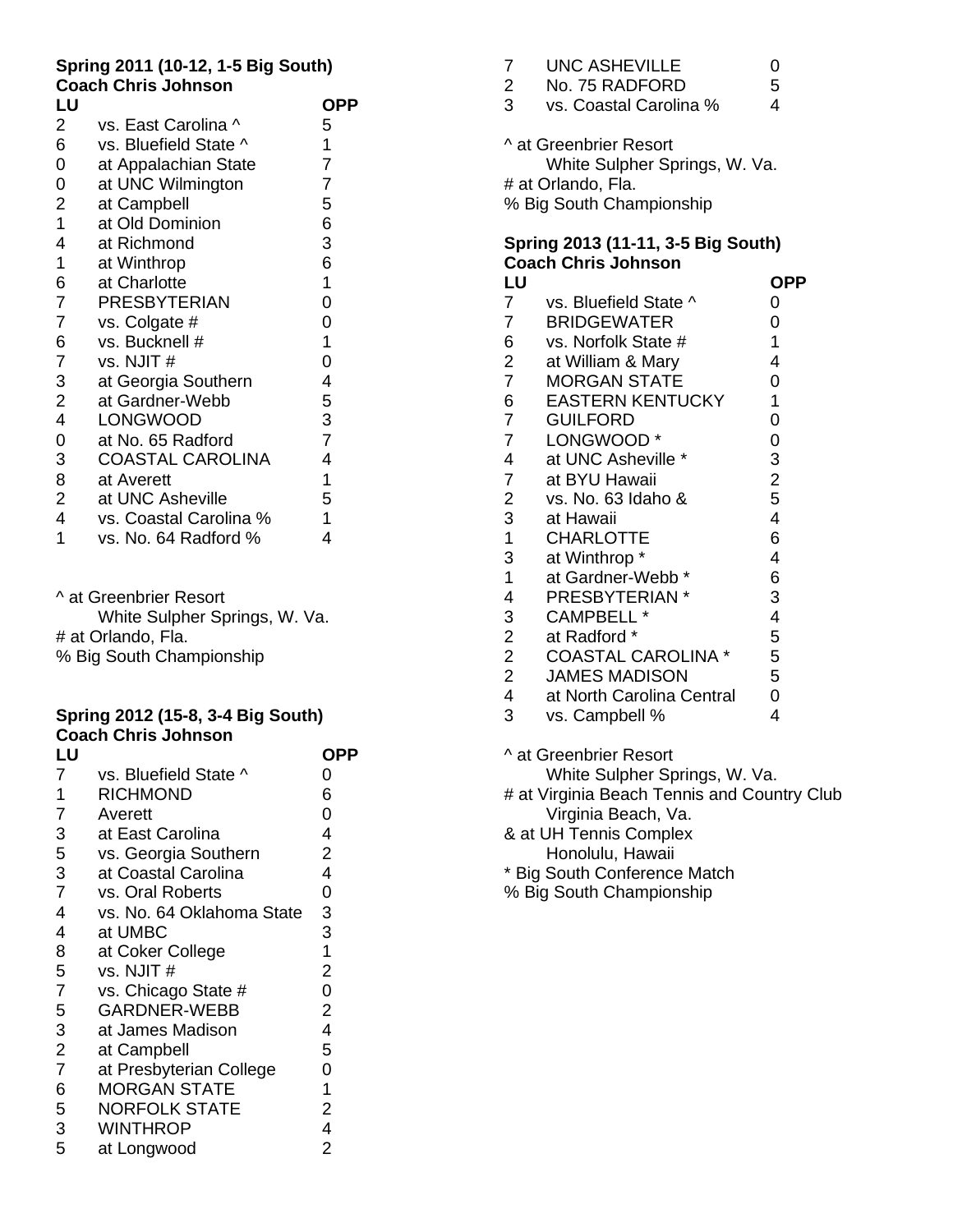## **Spring 2014 (12-10, 5-3 Big South) Coach Chris Johnson**

| LU                      |                                    | <b>OPP</b>              |
|-------------------------|------------------------------------|-------------------------|
| 6                       | vs. Morehead State ^               | 1                       |
| 5                       | <b>BLUEFIELD STATE</b>             | $\overline{\mathbf{c}}$ |
| $\overline{c}$          | at William & Mary                  | 5                       |
| $\mathbf 0$             | at No. 27 LSU                      | $\overline{7}$          |
| 6                       | at Lewis & Clark                   | $\mathbf 1$             |
| $\mathbf 0$             | at Portland                        | $\overline{7}$          |
| 3                       | vs. Seattle #                      | 4                       |
| $\frac{5}{2}$           | <b>MORGAN STATE</b>                | 1                       |
|                         | <b>RICHMOND</b>                    | 5                       |
| $\overline{0}$          | at No. 10 Virginia                 | 10                      |
| 6                       | at Coker                           | 3                       |
| 5                       | vs. James Madison &                | $\frac{2}{7}$           |
| $\boldsymbol{0}$        | at Presbyterian College *          |                         |
| 5                       | at North Carolina Central          | $\frac{2}{5}$           |
| $\frac{2}{5}$           | <b>WINTHROP*</b>                   |                         |
|                         | at Longwood *                      | 2523324                 |
| $rac{2}{5}$             | <b>GARDNER-WEBB*</b>               |                         |
|                         | <b>UNC ASHEVILLE *</b>             |                         |
| $\overline{\mathbf{r}}$ | <b>RADFORD</b> *                   |                         |
| 4                       | at Coastal Carolina *              |                         |
| 5                       | at Campbell *                      |                         |
| 0                       | vs. Coastal Carolina %             |                         |
|                         | ^ at Greenbrier Resort             |                         |
|                         | White Sulpher Springs, W. Va.      |                         |
|                         | # at Portland                      |                         |
|                         | & at Hilton Head, S.C.             |                         |
|                         | * Big South Conference Match       |                         |
|                         | % Big South Championship           |                         |
|                         | Spring 2015 (14-10, 6-2 Big South) |                         |

|                | <b>Coach Chris Johnson</b> |                |
|----------------|----------------------------|----------------|
| LU             |                            | OPP            |
| $\overline{7}$ | <b>JAMES MADISON</b>       | 0              |
| 5              | <b>MOREHEAD STATE</b>      | $\overline{2}$ |
| $\mathbf 0$    | at No. 3 Virginia          | $\overline{7}$ |
| $\overline{7}$ | KING                       | 0              |
| 6              | <b>BLUEFIELD STATE</b>     | 1              |
| 0              | vs. Florida Atlantic ^     | 4              |
| $\mathbf{1}$   | vs. Florida Gulf Coast ^   | 6              |
| $\overline{2}$ | at No. 71 Miami ^          | 4              |
| 6              | LONGWOOD*                  | 1              |
| 4              | vs. Abilene Christian #    | 3              |
| 6              | vs. Incarnate Word #       | $\mathbf 1$    |
| 8              | vs. St. Mary's #           | 1              |
| $\mathbf 1$    | at No. 72 UTSA #           | 6              |
| 3              | at Richmond                | 4              |
| $\overline{4}$ | <b>COASTAL CAROLINA*</b>   | 3              |
| $\overline{4}$ | PRESBYTERIAN*              | 3              |
| $\overline{2}$ | at UNC Asheville*          | 5              |
| 2 <sup>1</sup> | at Gardner-Webb*           | 5              |
| 4              | CAMPBELL*                  | 3              |
| 4              | at Winthrop*               | 3              |

| 0 | at William & Mary   | 4 |
|---|---------------------|---|
| 4 | at Radford*         | 3 |
| 4 | vs. UNC Asheville % | 2 |
| 0 | vs. Winthrop %      | 4 |
|   | ^ at Miami, Fla.    |   |

# at San Antonio, Texas

\* Big South Conference Match

% Big South Championship

# **Spring 2016 (11-11, 4-4 Big South) Coach Chris Johnson**

| LU                      |                           | <b>OPP</b>     |
|-------------------------|---------------------------|----------------|
| 3                       | <b>EASTERN KENTUCKY</b>   | 4              |
| $\overline{5}$          | KING                      | 2              |
| $\overline{c}$          | <b>FURMAN</b>             | 5              |
| $\frac{1}{2}$           | <b>ELON</b>               | 4              |
|                         | <b>NC CENTRAL</b>         | 2              |
| 6                       | <b>NORFOLK STATE</b>      | 1              |
| $\frac{2}{0}$           | vs. Florida A&M^          | 5              |
|                         | at. No. 25 Florida State^ | 4              |
| $\overline{7}$          | vs. The Citadel^          | 0              |
| $\overline{7}$          | at Longwood*              | 0              |
| 3                       | <b>UNC ASHEVILLE*</b>     | 4              |
| $\frac{2}{5}$           | at No. 57 UC Irvine       | 4              |
|                         | at UC Riverside           | 2              |
| $\overline{\mathbf{4}}$ | <b>EAST CAROLINA</b>      | $\overline{2}$ |
| 5                       | <b>WINTHROP*</b>          | $\overline{2}$ |
| 3                       | at Presbyterian*          | 4              |
| 6                       | RADFORD*                  | 1              |
| 3                       | GARDNER-WEBB*             | 4              |
| $\overline{1}$          | at Coastal Carolina*      | 6              |
| 4                       | at Campbell*              | 3              |
| 4                       | vs. Gardner-Webb%         | 0              |
| 3                       | vs. Coastal Carolina%     | 4              |
|                         |                           |                |

^ at Tallahassee, Fla.

\* Big South Conference Match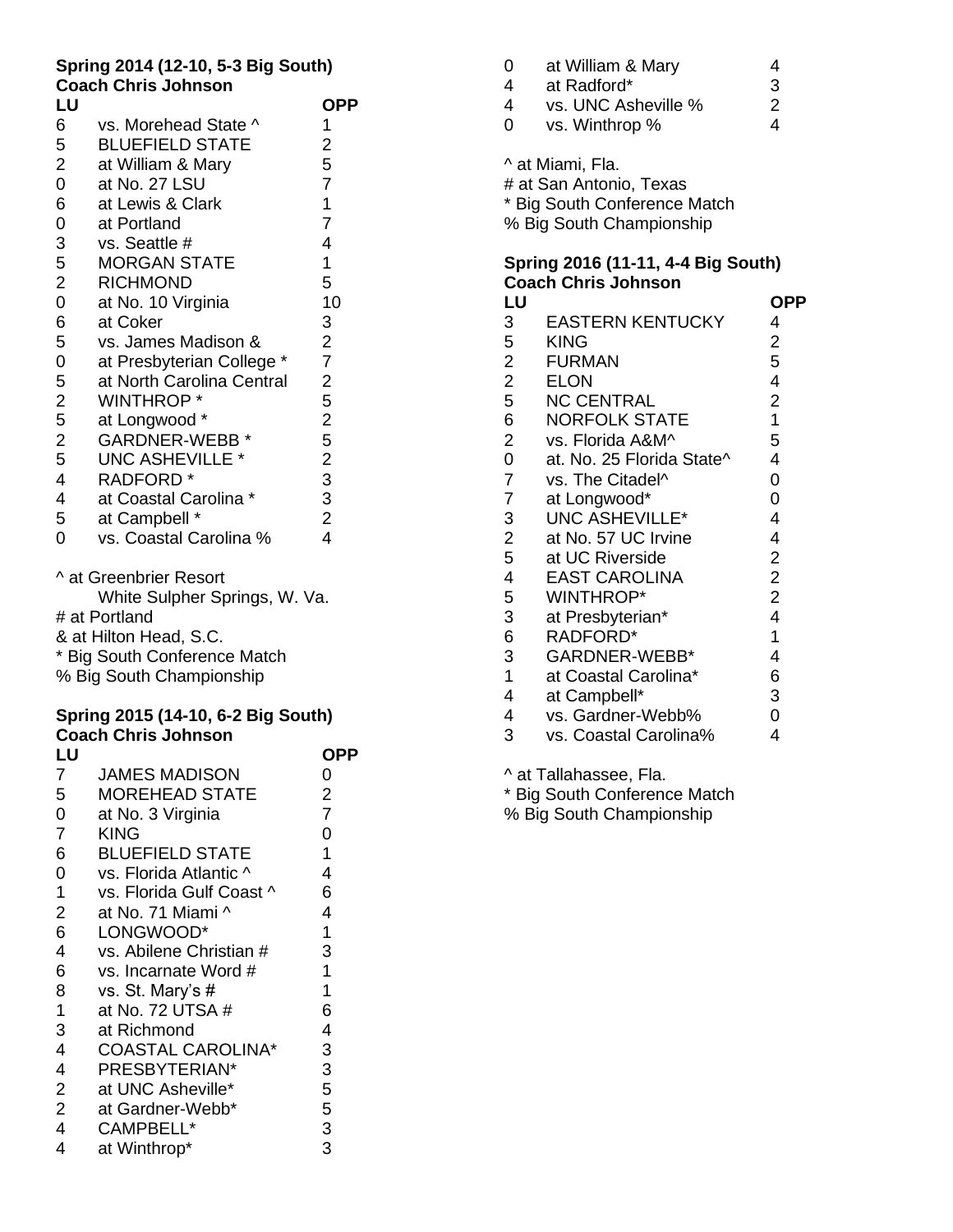## **Spring 2017 (7-15, 0-7 Big South) Coach Chris Johnson**

| LU                      |                          | OPP            |
|-------------------------|--------------------------|----------------|
| 5                       | <b>KING</b>              | 2              |
| 4                       | <b>BLUEFIELD STATE</b>   | 3              |
| 3                       | <b>JAMES MADISON</b>     | 4              |
| $\overline{2}$          | at Elon                  | 5              |
| $\overline{\mathbf{4}}$ | at George Mason          | 3              |
| $\overline{2}$          | at Navy                  | 5              |
| 5                       | at N.C. Central          | $\overline{2}$ |
| 0                       | at Furman                | $\overline{7}$ |
| 3                       | LONGWOOD*                | 4              |
| 1                       | CAMPBELL*                | 6              |
| 1                       | vs. Valparaiso^          | 6              |
| 4                       | vs. Fairleigh Dickinson^ | 3              |
| 6                       | vs. Fairfield^           | $\mathbf 1$    |
| 6                       | vs. Saint Joseph's^      | 1              |
| 1                       | at East Carolina         | 6              |
| 3                       | at Gardner-Webb*         | 4              |
| 1                       | at No. 17 Georgia Tech   | 6              |
| 1                       | PRESBYTERIAN*            | 6              |
| 3                       | at Radford*              | 4              |
| $\mathbf 2$             | at Winthrop*             | 5              |
| $\overline{2}$          | at UNC Asheville*        | 5              |
| $\overline{1}$          | vs. Presbyterian%        | 4              |
|                         |                          |                |

^ at Orlando, Fla.

\* Big South Conference Match % Big South Championship

### **Spring 2018 (12-12, 4-3 Big South) Coach Derek Schwandt**

| LU             |                         | OPP                     |
|----------------|-------------------------|-------------------------|
| $\mathbf 1$    | at Virginia Tech        | 6                       |
| 6              | vs. North Carolina A&T  | 1                       |
| 3              | <b>RICHMOND</b>         | 4                       |
| $\mathbf 1$    | at Auburn               | 4                       |
| 4              | at Kennesaw State       | 3                       |
| 1              | at UNC Wilmington       | 6                       |
| 4              | vs. USC Upstate^        | 0                       |
| $\mathbf 1$    | at Virginia             | 6                       |
| 7              | vs. New Orleans#        | $\overline{0}$          |
| 5              | vs. Florida A&M#        | 1                       |
| $\mathbf 0$    | at No. 16 Florida State | 4                       |
| 5              | at Longwood*            | $\mathbf 2$             |
| 4              | <b>GEORGE MASON</b>     | 3                       |
| $\overline{c}$ | at William & Mary       | 5                       |
| 4              | GARDNER-WEBB*           | 3                       |
| 6              | <b>UNC ASHEVILLE*</b>   | $\mathbf 1$             |
| $\mathbf 1$    | at UC Irvine            | 4                       |
| 5              | at Point Loma Nazarene  | $\overline{2}$          |
| 5              | at San Diego State      | $\overline{2}$          |
| 5              | RADFORD*                | $\overline{2}$          |
| 3              | at Presbyterian*        | $\overline{\mathbf{4}}$ |
| $\overline{3}$ | <b>WINTHROP*</b>        | 4                       |
| $\overline{2}$ | at Campbell*            | 5                       |
|                |                         |                         |

| 3 | vs. Longwood% |  |
|---|---------------|--|
|   |               |  |

^ at Wilmington, N.C. # at Tallahassee, Fla. \* Big South Conference Match % Big South Championship

# **Spring 2019 (12-11, 6-1 ASUN) Coach Derek Schwandt**

| LU                      |                               | <b>OPP</b>     |
|-------------------------|-------------------------------|----------------|
| $\mathbf{1}$            | at Miami                      | 6              |
| 4                       | vs. Drexel <sup>^</sup>       | 3              |
| 1                       | at Penn                       | 6              |
| $\mathbf 1$             | at Princeton                  | 6              |
| 3                       | at Washington                 | 4              |
| $\overline{1}$          | vs. Santa Clara#              | 6              |
| 6                       | <b>GEORGE WASHINGTON</b>      | 1              |
| 6                       | <b>WILLIAM &amp; MARY</b>     | 1              |
| 3                       | at Virginia Tech              | 4              |
| $\overline{7}$          | <b>NORTH CAROLINA A&amp;T</b> | 0              |
| $\overline{\mathbf{c}}$ | at Elon                       | 5              |
| 3                       | at VCU                        | 4              |
| 4                       | vs. Richmond!                 | 3              |
| 5                       | at Grand Canyon               | $\overline{2}$ |
| $\mathbf 1$             | at No. 29 Arizona             | 6              |
| 5                       | at Kennesaw State*            | $\overline{c}$ |
| $\overline{7}$          | at North Alabama*             | $\overline{0}$ |
| 4                       | LIPSCOMB*                     | 3              |
| 5                       | STETSON*                      | $\overline{2}$ |
| 4                       | <b>NORTH FLORIDA*</b>         | 3              |
| 1                       | at Florida Gulf Coast*        | 6              |
| $\overline{7}$          | at NJIT                       | 0              |
| 3                       | vs. North Florida%            | 4              |
|                         |                               |                |

^ at Philadelphia, Pa.

# at Seattle, Wash.

! at Charlottesville, Va.

\* ASUN Conference Match

% ASUN Championship (DeLand, Fla.)